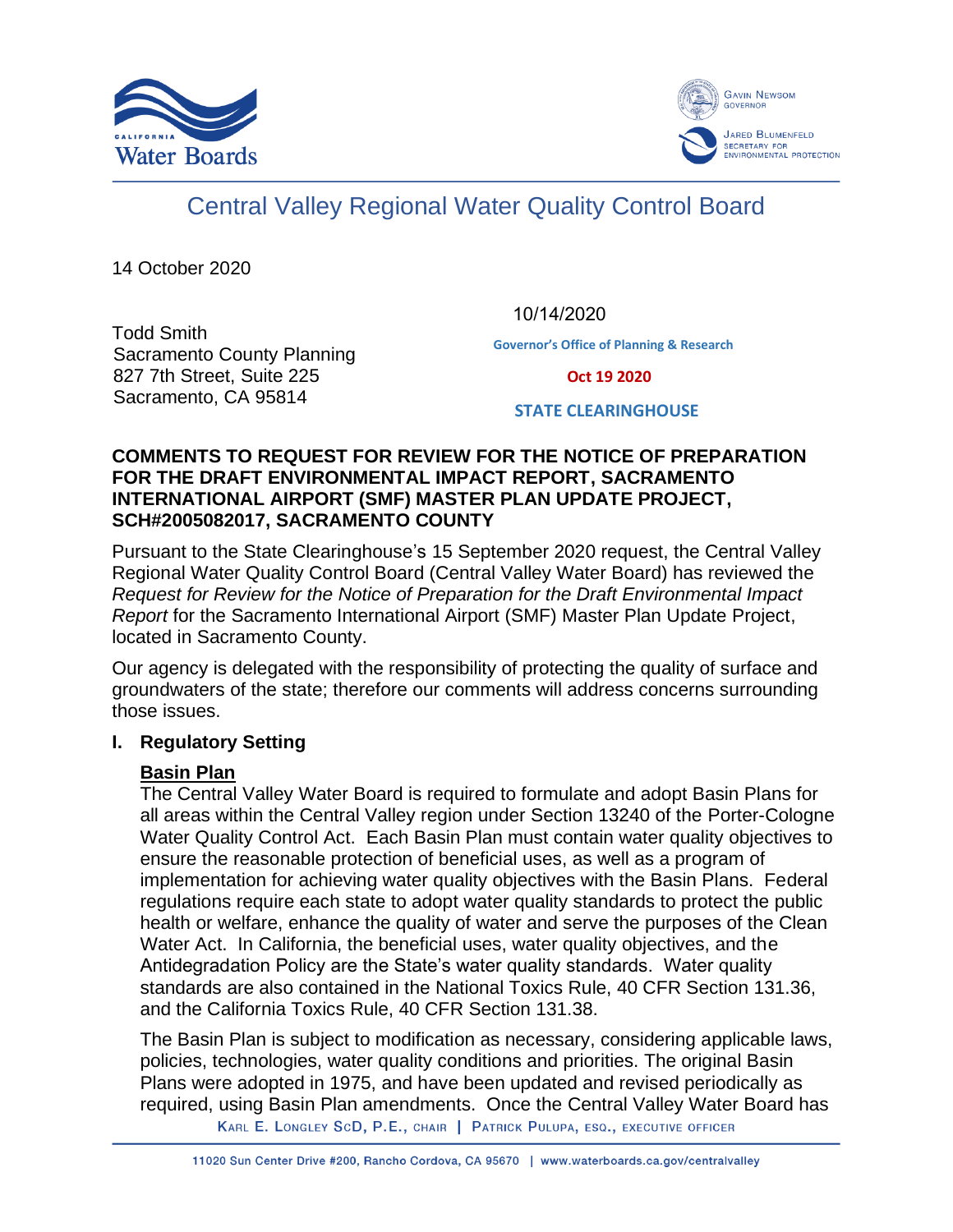Sacramento International Airport  $\overline{a}$  - 2 - 14 October 2020 (SMF) Master Plan Update Project Sacramento County

adopted a Basin Plan amendment in noticed public hearings, it must be approved by the State Water Resources Control Board (State Water Board), Office of Administrative Law (OAL) and in some cases, the United States Environmental Protection Agency (USEPA). Basin Plan amendments only become effective after they have been approved by the OAL and in some cases, the USEPA. Every three (3) years, a review of the Basin Plan is completed that assesses the appropriateness of existing standards and evaluates and prioritizes Basin Planning issues. For more information on the *Water Quality Control Plan for the Sacramento and San Joaquin River Basins*, please visit our website:

[http://www.waterboards.ca.gov/centralvalley/water\\_issues/basin\\_plans/](http://www.waterboards.ca.gov/centralvalley/water_issues/basin_plans/)

# **Antidegradation Considerations**

All wastewater discharges must comply with the Antidegradation Policy (State Water Board Resolution 68-16) and the Antidegradation Implementation Policy contained in the Basin Plan. The Antidegradation Implementation Policy is available on page 74 at:

https://www.waterboards.ca.gov/centralvalley/water\_issues/basin\_plans/sacsjr\_2018 05.pdf

In part it states:

*Any discharge of waste to high quality waters must apply best practicable treatment or control not only to prevent a condition of pollution or nuisance from occurring, but also to maintain the highest water quality possible consistent with the maximum benefit to the people of the State.*

*This information must be presented as an analysis of the impacts and potential impacts of the discharge on water quality, as measured by background concentrations and applicable water quality objectives.*

The antidegradation analysis is a mandatory element in the National Pollutant Discharge Elimination System and land discharge Waste Discharge Requirements (WDRs) permitting processes. The environmental review document should evaluate potential impacts to both surface and groundwater quality.

#### **II. Permitting Requirements**

#### **Construction Storm Water General Permit**

Dischargers whose project disturb one or more acres of soil or where projects disturb less than one acre but are part of a larger common plan of development that in total disturbs one or more acres, are required to obtain coverage under the General Permit for Storm Water Discharges Associated with Construction and Land Disturbance Activities (Construction General Permit), Construction General Permit Order No. 2009-0009-DWQ. Construction activity subject to this permit includes clearing, grading, grubbing, disturbances to the ground, such as stockpiling, or excavation, but does not include regular maintenance activities performed to restore the original line, grade, or capacity of the facility. The Construction General Permit requires the development and implementation of a Storm Water Pollution Prevention Plan (SWPPP). For more information on the Construction General Permit, visit the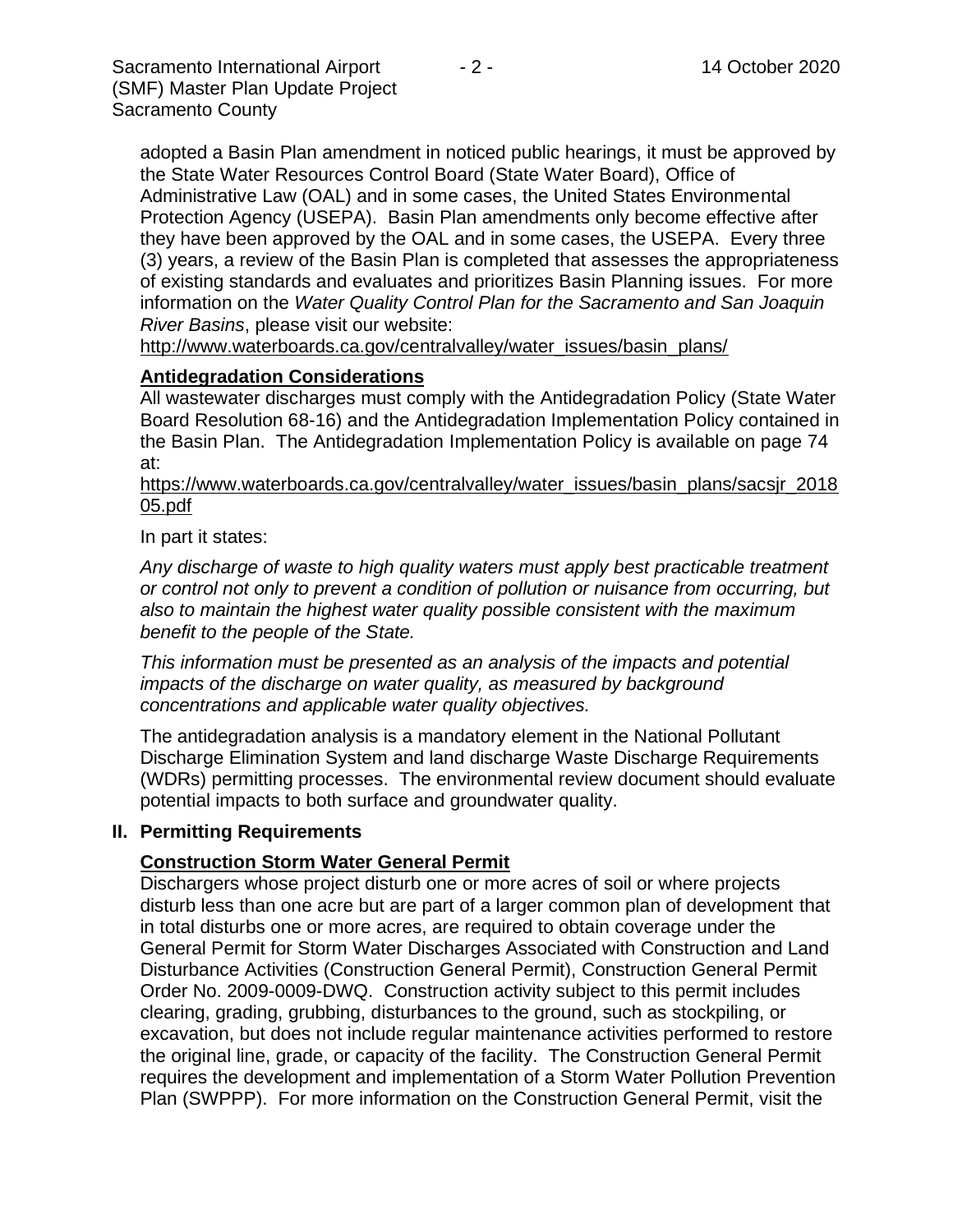State Water Resources Control Board website at:

[http://www.waterboards.ca.gov/water\\_issues/programs/stormwater/constpermits.sht](http://www.waterboards.ca.gov/water_issues/programs/stormwater/constpermits.shtml) [ml](http://www.waterboards.ca.gov/water_issues/programs/stormwater/constpermits.shtml)

# **Phase I and II Municipal Separate Storm Sewer System (MS4) Permits<sup>1</sup>**

The Phase I and II MS4 permits require the Permittees reduce pollutants and runoff flows from new development and redevelopment using Best Management Practices (BMPs) to the maximum extent practicable (MEP). MS4 Permittees have their own development standards, also known as Low Impact Development (LID)/postconstruction standards that include a hydromodification component. The MS4 permits also require specific design concepts for LID/post-construction BMPs in the early stages of a project during the entitlement and CEQA process and the development plan review process.

For more information on which Phase I MS4 Permit this project applies to, visit the Central Valley Water Board website at:

http://www.waterboards.ca.gov/centralvalley/water\_issues/storm\_water/municipal\_p ermits/

For more information on the Phase II MS4 permit and who it applies to, visit the State Water Resources Control Board at:

http://www.waterboards.ca.gov/water\_issues/programs/stormwater/phase\_ii\_munici pal.shtml

# **Industrial Storm Water General Permit**

Storm water discharges associated with industrial sites must comply with the regulations contained in the Industrial Storm Water General Permit Order No. 2014- 0057-DWQ. For more information on the Industrial Storm Water General Permit, visit the Central Valley Water Board website at:

http://www.waterboards.ca.gov/centralvalley/water\_issues/storm\_water/industrial\_ge neral\_permits/index.shtml

# **Clean Water Act Section 404 Permit**

If the project will involve the discharge of dredged or fill material in navigable waters or wetlands, a permit pursuant to Section 404 of the Clean Water Act may be needed from the United States Army Corps of Engineers (USACE). If a Section 404 permit is required by the USACE, the Central Valley Water Board will review the permit application to ensure that discharge will not violate water quality standards. If the project requires surface water drainage realignment, the applicant is advised to contact the Department of Fish and Game for information on Streambed Alteration Permit requirements. If you have any questions regarding the Clean Water Act

<sup>&</sup>lt;sup>1</sup> Municipal Permits = The Phase I Municipal Separate Storm Water System (MS4) Permit covers medium sized Municipalities (serving between 100,000 and 250,000 people) and large sized municipalities (serving over 250,000 people). The Phase II MS4 provides coverage for small municipalities, including non-traditional Small MS4s, which include military bases, public campuses, prisons and hospitals.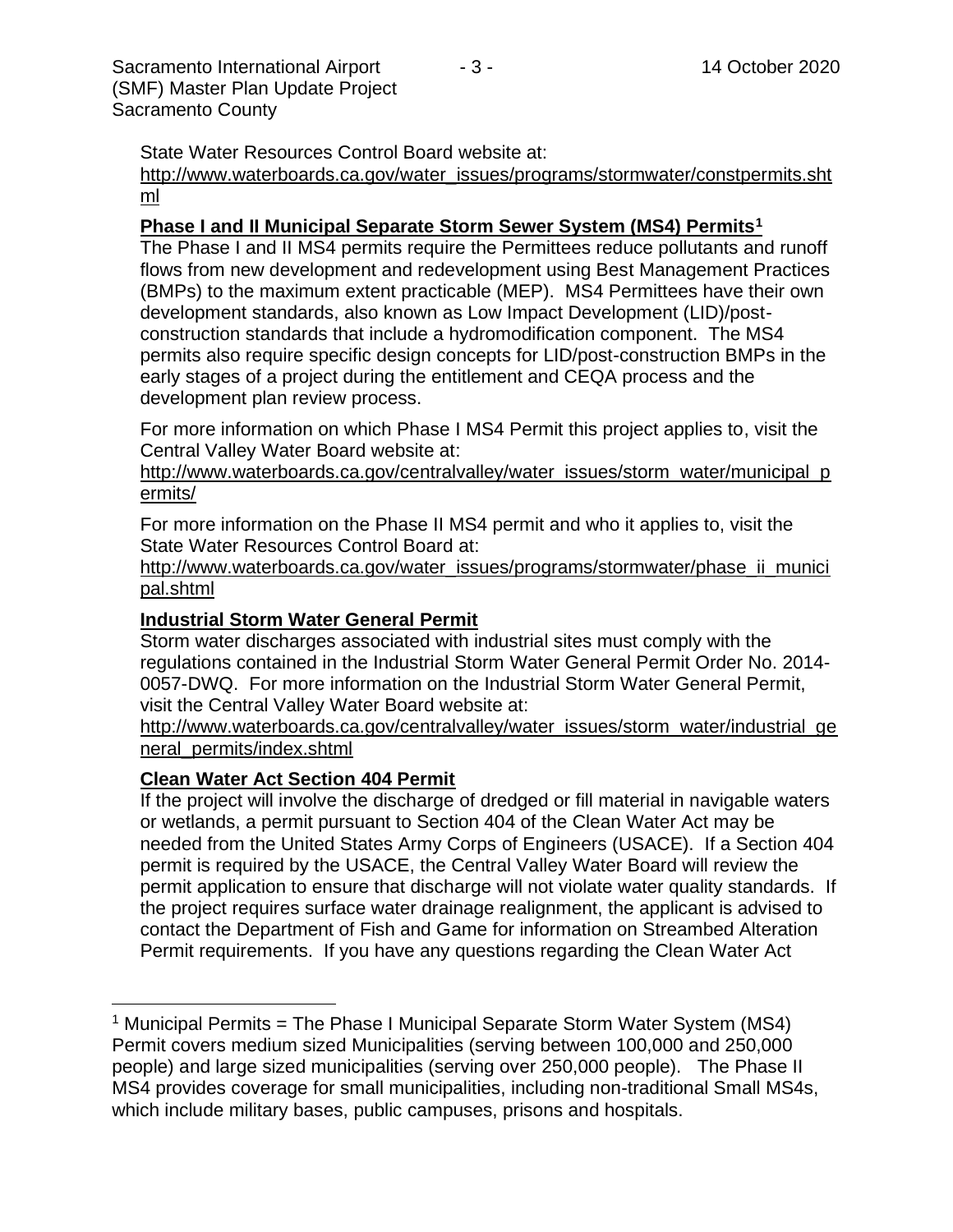Sacramento International Airport  $\overline{a}$  - 4 - 14 October 2020 (SMF) Master Plan Update Project Sacramento County

Section 404 permits, please contact the Regulatory Division of the Sacramento District of USACE at (916) 557-5250.

# **Clean Water Act Section 401 Permit – Water Quality Certification**

If an USACE permit (e.g., Non-Reporting Nationwide Permit, Nationwide Permit, Letter of Permission, Individual Permit, Regional General Permit, Programmatic General Permit), or any other federal permit (e.g., Section 10 of the Rivers and Harbors Act or Section 9 from the United States Coast Guard), is required for this project due to the disturbance of waters of the United States (such as streams and wetlands), then a Water Quality Certification must be obtained from the Central Valley Water Board prior to initiation of project activities. There are no waivers for 401 Water Quality Certifications. For more information on the Water Quality Certification, visit the Central Valley Water Board website at:

https://www.waterboards.ca.gov/centralvalley/water\_issues/water\_quality\_certificatio n/

# **Waste Discharge Requirements – Discharges to Waters of the State**

If USACE determines that only non-jurisdictional waters of the State (i.e., "nonfederal" waters of the State) are present in the proposed project area, the proposed project may require a Waste Discharge Requirement (WDR) permit to be issued by Central Valley Water Board. Under the California Porter-Cologne Water Quality Control Act, discharges to all waters of the State, including all wetlands and other waters of the State including, but not limited to, isolated wetlands, are subject to State regulation. For more information on the Waste Discharges to Surface Water NPDES Program and WDR processes, visit the Central Valley Water Board website at:https://www.waterboards.ca.gov/centralvalley/water\_issues/waste\_to\_surface\_wat er/

Projects involving excavation or fill activities impacting less than 0.2 acre or 400 linear feet of non-jurisdictional waters of the state and projects involving dredging activities impacting less than 50 cubic yards of non-jurisdictional waters of the state may be eligible for coverage under the State Water Resources Control Board Water Quality Order No. 2004-0004-DWQ (General Order 2004-0004). For more information on the General Order 2004-0004, visit the State Water Resources Control Board website at:

https://www.waterboards.ca.gov/board\_decisions/adopted\_orders/water\_quality/200 4/wqo/wqo2004-0004.pdf

# **Dewatering Permit**

If the proposed project includes construction or groundwater dewatering to be discharged to land, the proponent may apply for coverage under State Water Board General Water Quality Order (Low Threat General Order) 2003-0003 or the Central Valley Water Board's Waiver of Report of Waste Discharge and Waste Discharge Requirements (Low Threat Waiver) R5-2018-0085. Small temporary construction dewatering projects are projects that discharge groundwater to land from excavation activities or dewatering of underground utility vaults. Dischargers seeking coverage